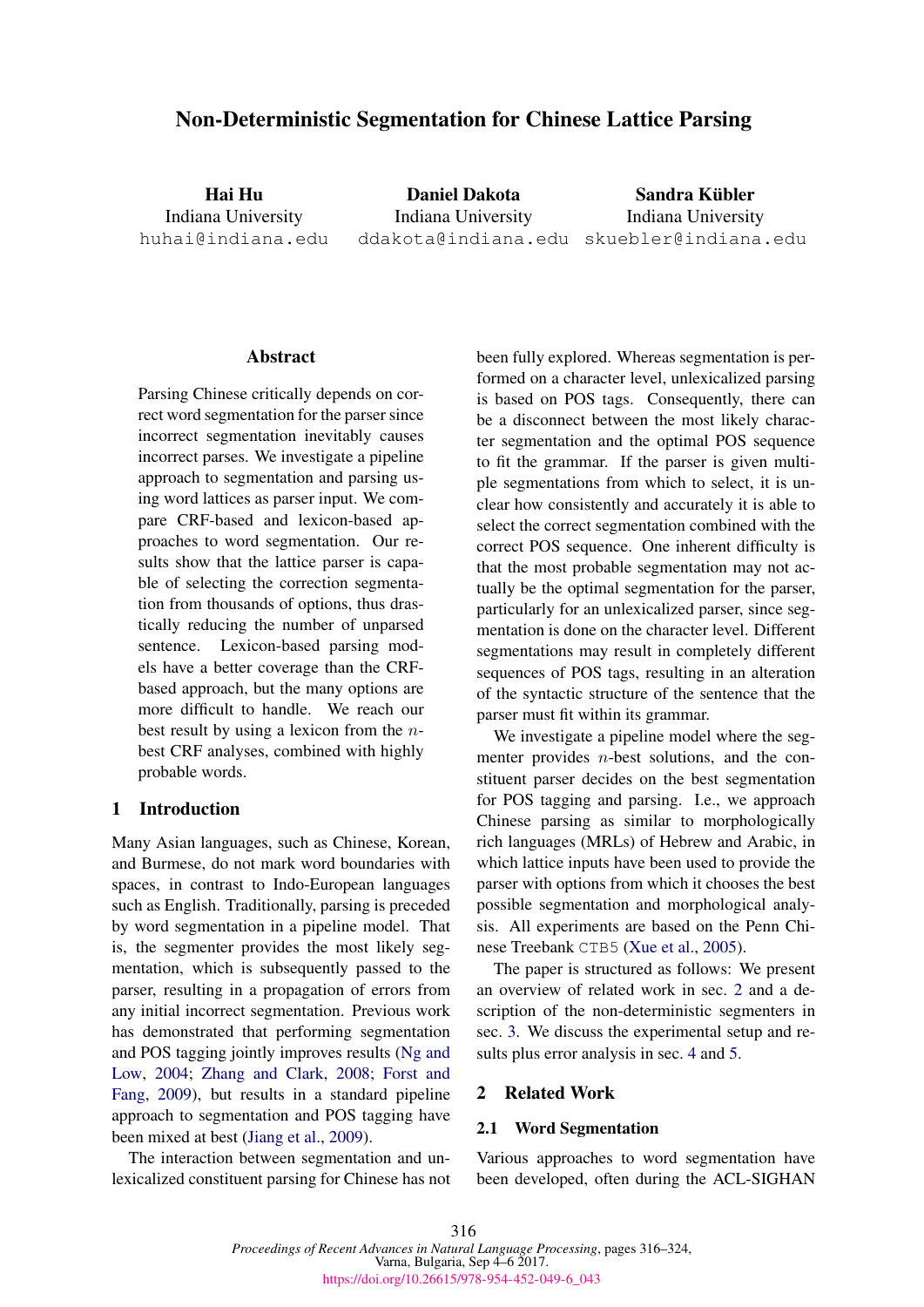segmentation bake-offs (e.g. Sproat and Emerson, 2003; Emerson,  $2005$ <sup>1</sup>. In the bake-offs, variants of the maximum-length matching algorithm have traditionally been used to establish a baseline for segmentation (Levow, 2006), but more recent approaches have implemented various machine learning algorithms, treating word segmentation as a character sequence labeling task, where each character is given a tag that indicates the position of the character in a word (Xue, 2003; Tseng et al., 2005; Zhao and Kit, 2008, among others). Xue (2003) first employed a Maximum Entropy model to perform character labeling, with character unigrams and bigrams and previous labels as features. Later models also used other machine learning tools, most commonly Conditional Random Field (CRF) (e.g. Zhao et al., 2010; Qian and Liu, 2012). Common features include character types (Zhao et al., 2010), morphological information (Tseng et al., 2005), etc. Word-based Fmeasures for segmentation of state of the art systems are very high, ranging from 95% to 98%.

## 2.2 Chinese Parsing

Statistical parsing of Chinese has been approached in many different ways, yielding numerous systems, some Chinese specific. The highest achieved results, to our knowledge, on the Chinese treebank using standard PARSEVAL metrics is  $86.6<sub>F</sub>$ achieved by (Wang and Xue, 2014) using a joint POS tagging transition-based constituency parser that incorporates non-local and semi-supervised features using gold segmentation.

Qian and Liu (2012) use a joint system that is an extension of the CYK algorithm achieving  $84.13<sub>F</sub>$ using gold segmentation of words,  $81.76<sub>F</sub>$  in a pipeline, and  $82.85<sub>F</sub>$  for their joint system that includes: segmentation, POS tagging, and parsing. Brackets were only counted as correct if boundaries, label, and segmentation were correct, but this is not directly comparable to standard PAR-SEVAL metrics, but akin to CParseval (Harper and Huang, 2011).

Successful parsing in a pipeline hinges on the accuracy of the predicted segmentation. Unless the segmentation accuracy is almost 100% (99.9% as suggested by Sun (1999)), passing several segmentations to a downstream application may help resolve ambiguities. Forst and Fang (2009) showed that by applying non-deterministic

segmentation and POS tagging, sentence level segmentation accuracy increases from 47.15% to 65.06%, and passing multiple analyses to an LFG parser increased the accuracy of parseable sentences.

Although Chinese lacks substantial morphology, the problem of identifying words is similar to the need to segment words into syntactic units in morphologically rich languages, which has improved parser performance (Tsarfaty, 2006). Lattice parsing (Chappelier et al., 1999) has been utilized in PCFG parsing; it allows the parser to determine the optimal path through all possible analyses to produce a tree (Goldberg and Tsarfaty, 2008). This technique has been applied to both Hebrew (Cohen and Smith, 2007) and Arabic (Green and Manning, 2010) with significant improvements noted for Hebrew, as well as to recover empty categories for both English and Chinese (Cai et al., 2011).

Directly related work by Wang et al. (2013) used the blatt parser, a modified PCFG-LA parser that allows a lattice input, in a pipeline approach. They concluded that non-weighted lattices are not effective for parsing Chinese. They developed a completely lattice-based system that uses a lattice to pass information between analyses (e.g. segmentation to POS tagging), improving results over standard pipeline approaches in all steps.

## 3 Non-Deterministic Segmentation

## 3.1 CRF Segmentation

We train a CRF model  $(crf++^2)$  due to its ability to provide the  $n$ -best segmentations. We use a standard feature template (see Table 1). Character types are numbers, time (year, month, day, etc.), English letters, punctuation, and other Chinese characters. We use the 6-tag IOB scheme that performed best in a comparison by Zhao et al. (2010): S denotes a single-character word, B and E denote characters at the beginning and end of a multicharacter word respectively. B2, B3 and M denote characters in the middle of a multi-character word. For example, the characters in <sup>进</sup>出口|总值|达|<sup>一</sup> <sup>千</sup>零九十八点二亿|美<sup>元</sup> (Eng.: The value of import and export reaches 109.82 billion USD.) are assigned the labels 'B B1 E|B E|S|B B1 B2 M M M M M E'.

<sup>1</sup> http://sighan.cs.uchicago.edu/

<sup>2</sup> http://taku910.github.io/crfpp/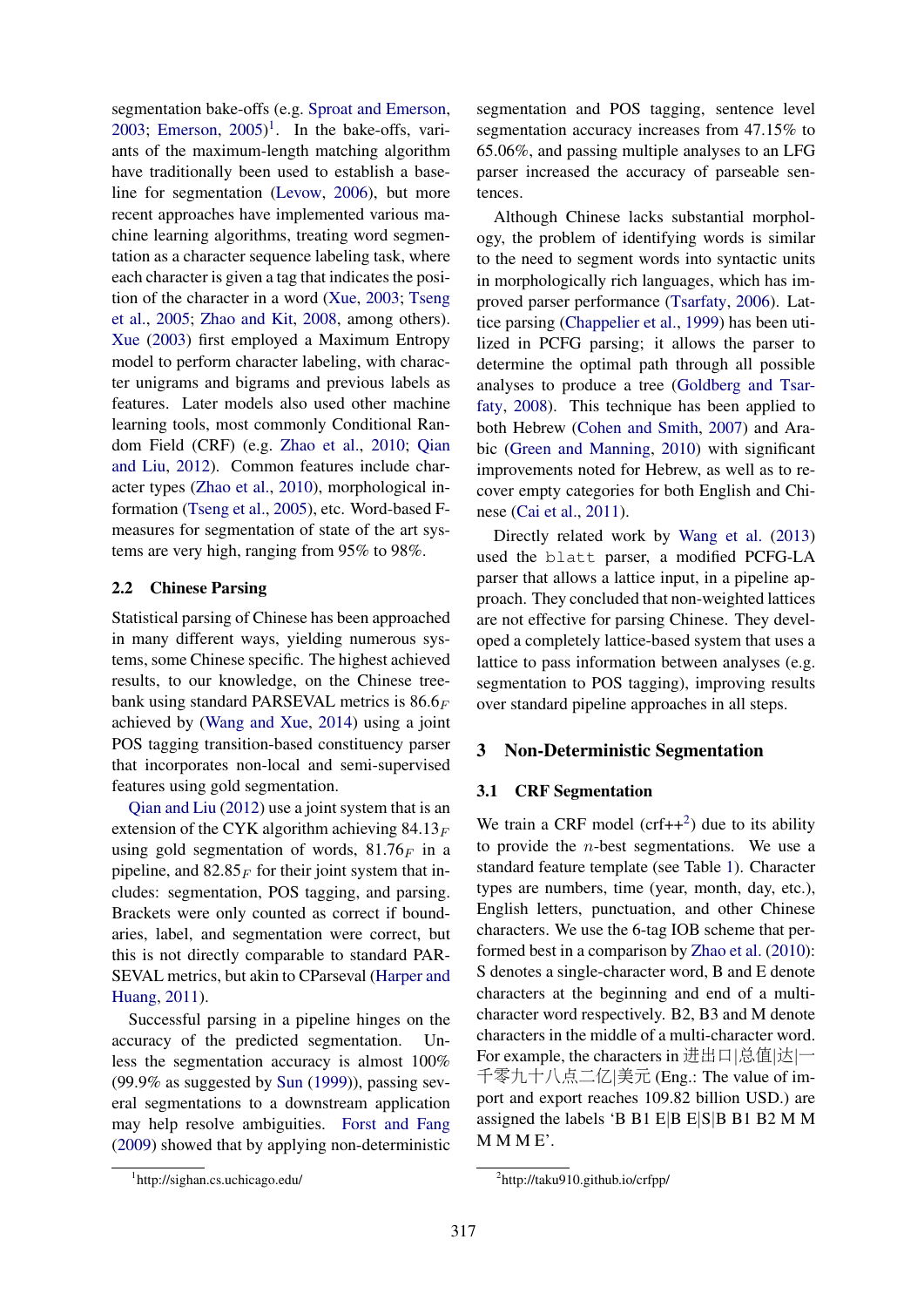|            |                | Features                     |                 |
|------------|----------------|------------------------------|-----------------|
| Unigram    |                | $\mathbf{v}$ on $\mathbf{v}$ |                 |
| Bigram     | $C_{-1} C_0$   | $C_0 C_{+1}$                 | $C_{-1} C_{+1}$ |
| Char. type | $type(C_{-1})$ | type $(C_0)$                 | $type(C_{+1})$  |

Table 1: CRF Features ( $C_{-1}$ : previous character,  $C_0$ : current character,  $C_{+1}$ : next character).

## 3.2 Lexicon-Based Segmentation

The second approach to segmentation is lexiconbased, using a Chinese word lexicon. Segmentation is approached as a search that finds all character sequences that occur in the dictionary, returning an unweighted lattice of all possible segmentations. We experiment with different types of input for the parser:

Upper bound: In order to investigate the feasibility of having the parser choose the correct segmentation from the lattice, we first use the lexicon extracted from the *test set*. This ensures full coverage with a minimal lexicon size, but is unrealistic.

Upper bound+Train: In this setting, we add the words from the training set.

Trainn: In a more realistic setting, we extract the lexicon from the training set. Thus, the lexicon is incomplete with regard to the test set. We use heuristics to handle unknown words: For every unknown segment in a test sentence, we add the segment and a larger sequence of  $n(1-6)$  characters to the left and right to the lexicon. The maximal length of the context corresponds to the longest word in the training data. For example, if the sentence is <sup>知</sup>识信息网络通讯技术和脱<sup>氧</sup> <sup>核</sup>糖核酸生物技术(Eng.: information and web technology and DNA biological technology) and the character  $\overline{\mathcal{F}}$  is not present in the lexicon, we add <sup>氧</sup>, 脱氧, <sup>氧</sup>核, <sup>和</sup>脱氧, 脱氧<sup>核</sup> and <sup>氧</sup><sup>核</sup> 精 to the lexicon when  $n = 3$ . Here the unknown word 脱氧核糖核酸(DNA) is of length 6, thus we cover this unknown word only when  $n = 6$ .

Trainn+Names: Here, we add all person and geographic names, as well as number and time related words from the test data, as gazetteers are fairly easy to gather (c.f. e.g. Yu et al., 2008).

**CRF**n: Here we create a unique lexicon for each sentence by extracting all words from the  $n$ -best CRF analyses for that sentence  $(1 < n < 5)$ .

We also experiment with extracting a lexicon from the CRF analyses for *all* test sentences:

**CRF**nlex: We extract these lexicons from the  $n$ best analyses of the CRF segmenter  $(1 < n < 5)$ .

CRFnlex+Train: We add all the words from the training data to CRFnlex to increase coverage.

CRF1lex+HiProb: We take advantage of the probability for any segmentation given by the CRF segmenter. Recall that the CRF segmenter provides the sentence probability for each of the nbest options. If the probability of a segmentation is greater than a threshold, we add all the words in that segmentation to the lexicon. By doing so, we add a range of word hypotheses that the CRF segmenter considers probable even though they may not appear in the best segmentation. Nonexhaustive experiments show that the probability threshold 0.30 yields a balance between adding new words to gain coverage and the parser's ability to select the correct segmentation. This setting results in 1901 words in the lexicon, and a reduction of unknown words.

CRF1lex+HiProb+Names+Single: We add names, numbers, times, and all single characters to the lexicon since some single-character words are not captured by the above lexicon. For long sentences (>50 segments) whose best segmentation has a probability  $\langle 0.35,$  we extract words from all 5 segmentations. Note that we create individual lexicons for such low probability analyses, by adding a few words that are relevant for this specific sentence to the standard lexicon.

## CRF1lex+HiProb+Names+Single+PKU:

Since we still have unknown words, we additionally use the Peking University data (PKU) from the 2nd International Bakeoff in Chinese Word Segmentation (Emerson, 2005), which covers a broader lexicon and thus may increase coverage, but also increases the size of the lexicon, thus making the parser's task more difficult.

We add all words that only appear in the PKU data. Since the segmentation decisions differ between the PKU data and the CTB5, we use a simple filtering method to include only the words for which there is no annotation conflict. For example, the sequence  $\overline{\mathcal{F}} \mathcal{F}_1(\overline{\mathcal{F}} \mathcal{F}_2) = \text{fact},$ 上=grammatical particle, Eng.: in fact) occurs in the CRF analyses only as  $\frac{1}{2}$   $\frac{1}{2}$ , but in the test data, the only occurrence is segmented as one word, thus adding it from the PKU data reduces the number of unknown words.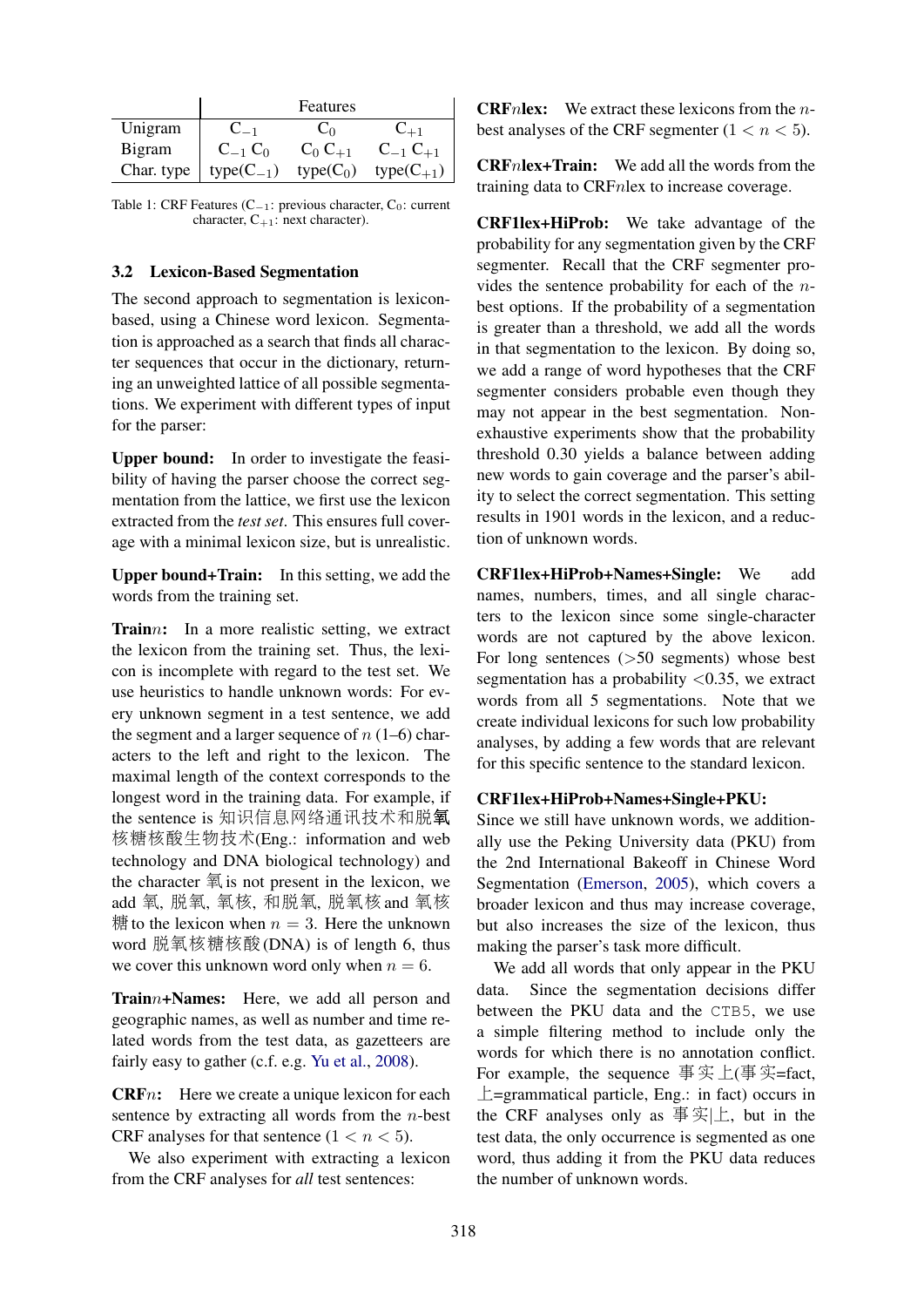| System                            | н     |
|-----------------------------------|-------|
| Jiang et al. (2009)               | 97.58 |
| Jiang et al. (2009) w/ adaptation | 98.23 |
| Qian and Liu (2012)               | 97.85 |
| Zhang and Clark (2011)            | 97.78 |
| Our CRF model                     | 97.70 |

Table 2: CRF segmentation results for the 1-best setting.

## 4 Experimental Setup

We extract the dictionaries and train the CRF model on the Penn Chinese Treebank (CTB5) (Xue et al., 2005), following the split of Qian and Liu (2012): sections 001–270 and 400–1151 for training, and sections 271-300 for testing. We evaluate segmentation using the official evaluation script from the 2nd International Bakeoff (Emerson, 2005). We report coverage and F-score. Coverage is defined as the percentage of sentences with the correct segmentation among the  $n$ -best solutions.

For parsing, CTB5 is preprocessed using standard procedures (Harper and Huang, 2011): Function labels are deleted, unary nodes are collapsed, and empty nodes are removed using the Berkeley Parser Analyser (Kummerfeld et al., 2013). We use the blatt parser (Goldberg and Elhadad, 2011), which is a reimplementation of the Berkeley parser (Petrov et al., 2006; Petrov and Klein, 2007), modified to allow lattice input. The parser uses a PCFG-LA (Matsuzaki et al., 2005; Petrov et al., 2006) iterative algorithm that splits each non-terminal category and determines if the split is beneficial. Splits deemed non-beneficial are then merged back together, and smoothing is performed over the non-terminals towards a common ancestor, calculating the EM after each sequence. We train four grammars using four different seeds (1– 4) and report averages (unless otherwise noted), using the scorer from the 2013 SPMRL shared task (Seddah et al., 2013), a reimplementation of EVALB (Sekine and Collins, 1997) that allows for the penalization of unparsed sentences by scoring them as completely wrong.

## 5 Results

## 5.1 Segmentation Results

## 5.1.1 CRF Results

The results of our CRF segmenter are compared to other systems in table 2. Our results are sim-

| $n$ -best | # correct sent. | Coverage |
|-----------|-----------------|----------|
| 1-best    | 258             | 74.14%   |
| 2-best    | 296             | 85.06%   |
| 3-best    | 306             | 87.93%   |
| 4-best    | 311             | 89.37%   |
| 5-best    | 318             | 91.38%   |

Table 3: Coverage of the CRF n-best analyses.

ilar to state-of-the-art systems, i.e., a CRF segmenter with simple features already works very well. However, table 3 shows that given an Fscore of >97%, less than 75% of the test sentences are segmented completely correctly. As the CRF segmenter produces more segmentations, coverage increases to 91.38% given the 5-best analyses.

#### 5.1.2 Dictionary Segmentation Results

Table 4 gives an overview of the coverage and lexicon size of the individual methods. The number of unknown words is the number of words from the gold segmentation of the test set that do not occur in the lexicon. Lexicon size refers to the number of words in the lexicon that occur in the test set. Both numbers give a more general view of the coverage of a lexicon. The training set based methods create much larger lexicons in comparison to the upper bound, but still have a low coverage of 67.53% even with the longest context (6). We reach 76.15% if we include names, etc. The CRF approach, which reaches a segmentation accuracy close to the state of the art (see Table 2), has a similarly low coverage of 74.14%. This shows that a high performance in segmentation does not directly translate into good parsing results. Interestingly, the lexicon extracted from the same 1-best CRF model performs better and reaches a coverage of 79.02%. If we use all 5 segmentations from the CRF to extract a lexicon, we reach a high coverage of 93.07%, at a lexicon size that is similar to the one extracted form the training data.

Combining the CRF $n$  lexicons with the words from the training set gives a good coverage between 85.92% and 91.38%, but also increases the size of the lexicon considerably. Adding highly probable words from the CRF graph to CRF1lex improves coverage by about 8 points, but it does not reach the coverage of CRF5. Adding names and single segments to the lexicon increases coverage by >5.5% absolute. We reach the highest coverage of 94.83% by adding the PKU lexicon. Note that this lexicon only adds 200 words on average,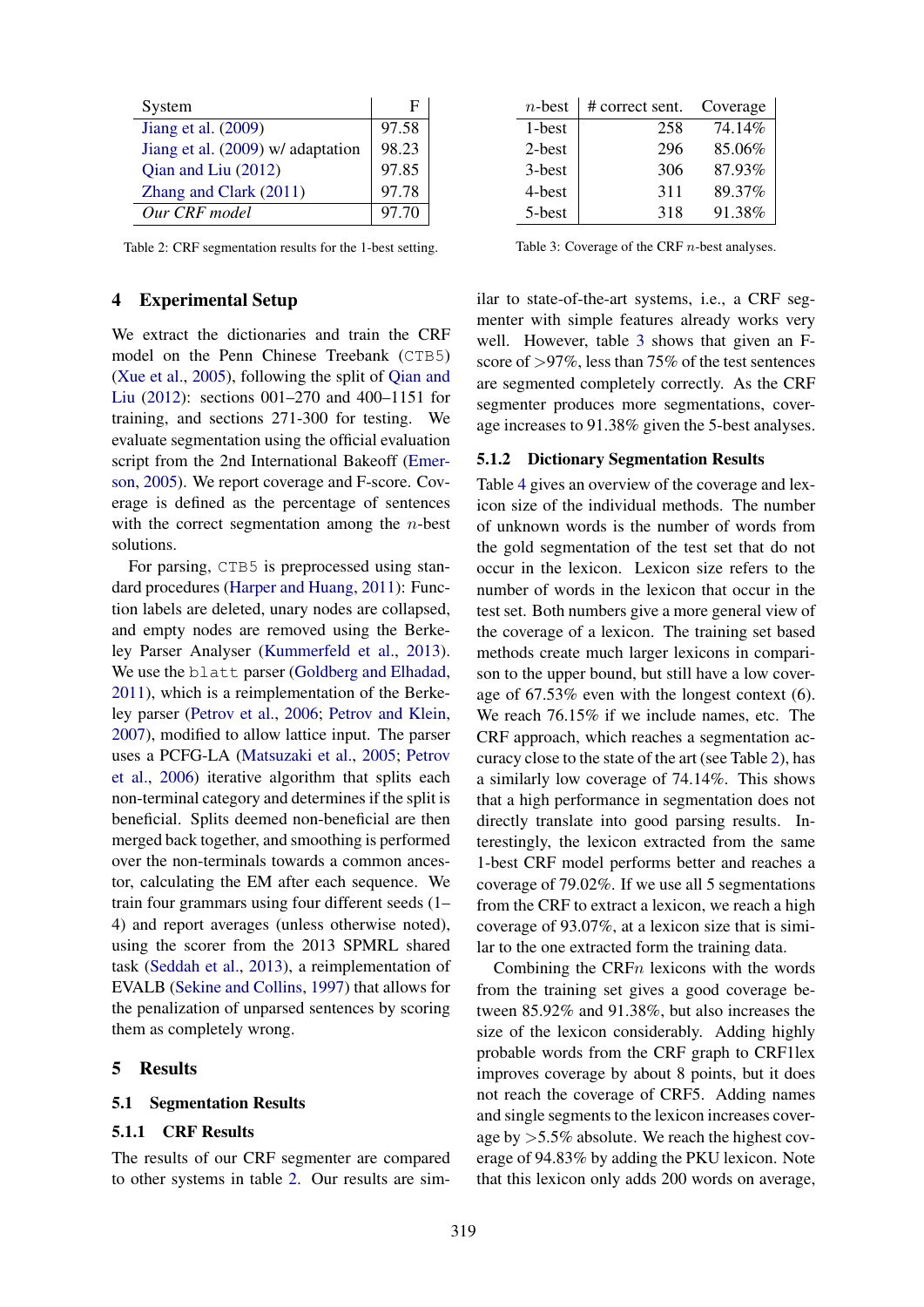| Lexicon                         | $\%$ coverage | # unk. words Lex. size |         |
|---------------------------------|---------------|------------------------|---------|
| Upper bound                     | 100.00        | $\Omega$               | 1829    |
| Upper bound+Train               | 100.00        | $\theta$               | 2888    |
| Train1                          | 56.03         | 263                    | 2755    |
| Train2                          | 58.62         | 242                    | 2888    |
| Train6                          | 67.53         | 185                    | 4142    |
| Train1+Names                    | 72.99         | 162                    | 2785    |
| Train2+Names                    | 75.29         | 147                    | 2825    |
| Train6+Names                    | 76.15         | 140                    | 3216    |
| CRF1                            | 74.14         | 102                    | 1872    |
| CRF <sub>2</sub>                | 85.06         | 50                     | 2164    |
| CRF5                            | 91.38         | 27                     | 2872    |
| <b>CRF1lex</b>                  | 79.02         | 102                    | 1872    |
| CRF2lex                         | 89.66         | 50                     | 2164    |
| CRF5lex                         | 93.97         | 27                     | 2872    |
| CRF1lex+Train                   | 85.92         | 57                     | 2926    |
| CRF2lex+Train                   | 91.38         | 36                     | 3094    |
| CRF5lex+Train                   | 94.83         | 22                     | 3595    |
| CRF1lex+HiProb                  | 81.90         | 89                     | 1901    |
| CRF1lex+HiProb+Names+Single     | 87.64         | 50                     | 2878    |
| CRF1lex+HiProb+Names+Single+PKU | 94.83         | 19                     | $3028+$ |

Table 4: Coverage of different segmentation methods.

|                     | Wr. seg.<br>F |       | Rec.  | Prec. |  |  |
|---------------------|---------------|-------|-------|-------|--|--|
| No Penalty          |               |       |       |       |  |  |
| Gold seg.           | 0             | 83.38 | 82.73 | 84.04 |  |  |
| Upper bound         | 6.00          | 83.52 | 82.87 | 84.18 |  |  |
| Upper+Train         | 41.25         | 84.81 | 84.23 | 85.39 |  |  |
| <b>With Penalty</b> |               |       |       |       |  |  |
| Upper bound         | 6.00          | 82.07 | 80.07 | 84.18 |  |  |
| Upper+Train         | 41.25         | 75.02 | 66.90 | 85.39 |  |  |

Table 5: Initial parsing results

but decreases the number of unknown words by more than half.

#### 5.2 Parsing Results

#### 5.2.1 Initial Results

We establish an upper bound by using the gold segmentation of the *test sentences*, i.e., a deterministic input for the parser. We compare this to a setting using gold standard information, where we use the upper bound lexicon (based on gold segmentations of the test sentences), and a more realistic setting that extracts the lexicon from the combined training and test set. The results are shown in table 5. Note that the standard EVALB metric ignores sentences that have no parse or where the words in the parser output do not match the words in the gold standard. In our case, the latter translates into sentence where the parser did not choose the correct segmentation. We also present an analysis where both unparsed sentences and incorrectly segmented sentences are counted as completely incorrect, which is overly harsh. We address this issue in section 5.2.2.

The correct segmentation results in an F-score of 83.38. If we present the parser with the upper bound lexicon, the F-score increases minimally to 83.52. This means that the parser is capable of selecting the correct segmentation from the lattice in most cases. The increase in F is due to six incorrectly segmented sentences per grammar/seed, which are consequently ignored in the parser evaluation. Penalizing the parser (lower half of the table) for incorrectly segmented sentences results in a lower F-score of 82.07. When we use a lexicon based the upper bound+train, we achieve results of 84.81 and 75.02 respectively. Note that neither score is very informative. However, we do note that the number of incorrectly segmented sentences increases dramatically when we use a more realistic lexicon. We can conclude that the creation of the lexicon has a considerable influence on parsing quality: We need to provide good coverage without overwhelming the parser with too many segmentation possibilities.

#### 5.2.2 Corrected Evaluation

Here, we have a closer look at how evaluation results are affected by either ignoring incorrectly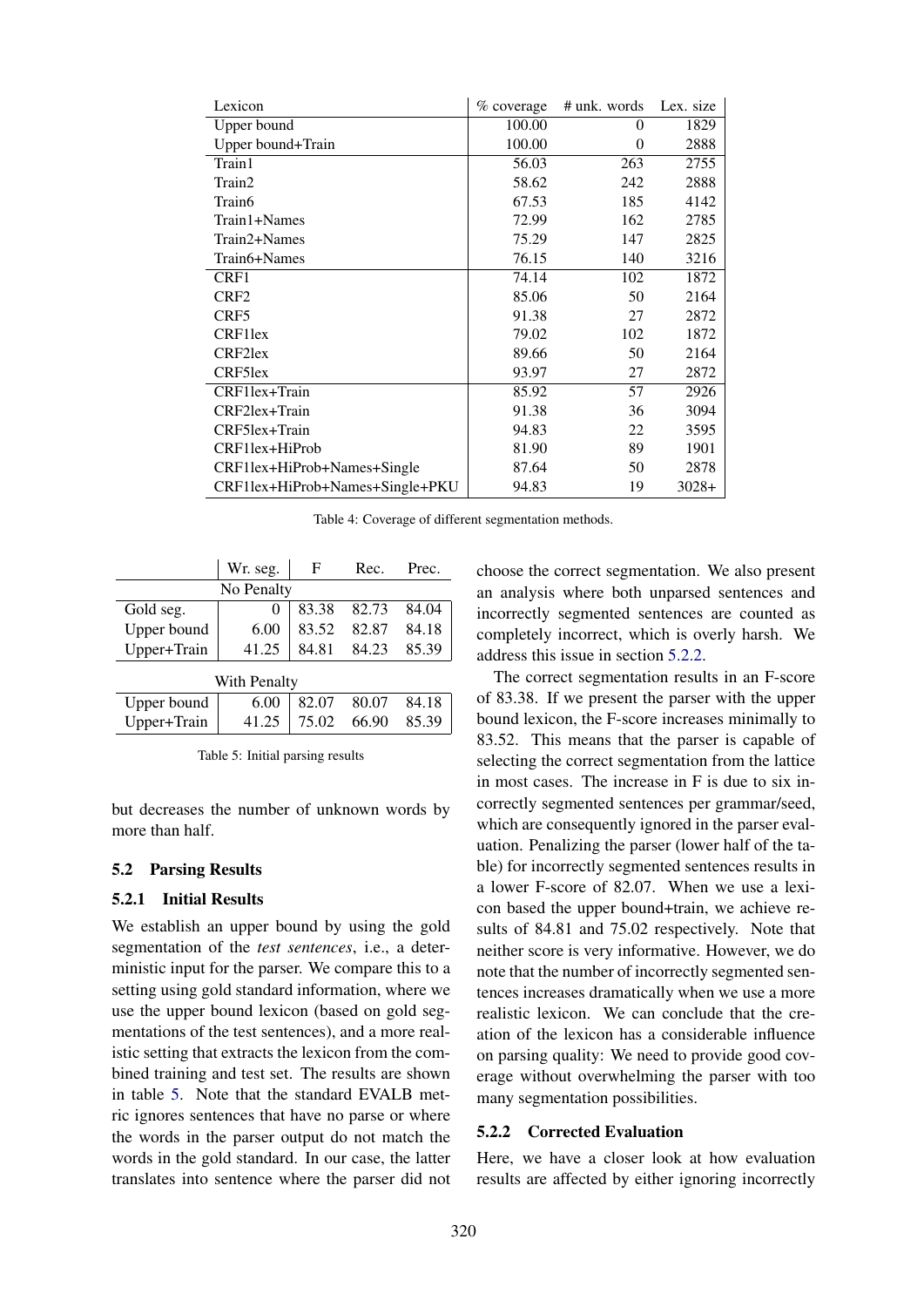|               | F     | Rec. | Prec.               |
|---------------|-------|------|---------------------|
| Upper bound   |       |      | $85.14$ 84.68 85.60 |
| Upper+penalty | 76.23 |      | 68.71 85.60         |
| Corrected     | 83.89 |      | 83.36 84.42         |

Table 6: Corrected results (seed 4).

segmented sentences or counting them as completely incorrect. We manually "correct" incorrectly segmented sentences by replacing the wrong tokens by the correct ones and deleting all nodes that cover these tokens in the parses. Thus, we keep the tree that is not affected by the incorrect segmentation but remove the affected part of the tree. As a consequence, recall should suffer from the wrong segmentations while precision should not be affected. This correction gives us a better picture of how incorrect segmentation affects results. Since it requires manual corrections, the analysis is based on a seed of 4, which results in four incorrectly segmented sentences.

Table 6 shows results for individual experiments and settings. Penalizing the parser for an incorrect segment is overly harsh given that the F-Score drops roughly 9% absolute for only four incorrect sentences. The results on the corrected set show higher results overall, i.e., the syntactic analyses for those sentences are mostly correct.

# 5.2.3 Parsing based on Realistic Segmentation

We have shown that the parser is able to select the correct segmentation with a high level of accuracy if it is present. Given that the gold lexicon is not representative of realistic data, we determine experimentally whether the parser can still perform at a consistently high accuracy with lexicons created from more realistic data. Results are shown in table 7. In the first setting, where we extract the lexicon directly from the training data and use a heuristic to cover unknown words, the parser has difficulties determining the correct segmentation, as evidenced by the high number of incorrectly segmented sentences. Thus, while the parsing results on correctly segmented sentences (no penalty) are high, theF-scores with the penalty are below 50. Adding names and time expressions reduces the number of wrong segmentations and increases the penalty F-scores by about 10 points. Longer contexts do not seem to be useful.

The CRF results show lower numbers of wrong segmentations and higher F-scores under penalty

if we keep the number of lattices low. Creating a lexicon from the best CRF segmentation decreases the number of incorrectly segmented sentence to 82 and increases the F-score slightly. Using the  $n$ best CRF analyses in any form is not useful. These analyses increase the number of wrong segmentations (to 191.75 for CRF5, to 205.25 for CRF5lex and CRF1lex+Train).

When we add the words from the training set to the CRF1 lexicon, we slightly increase the number of incorrectly segmented sentences, which decreased F-scores. Adding the highly probable words decreases the number of incorrectly segmented sentences to 74.50. Also adding names, times, and single characters to the lexicon decreases the number to 65.25, and adding the PKU lexicon reaches the lowest number of 55.25, along with the highest F-score with penalty: 70.69.

These results show clearly that simply increasing the coverage of our lexicon, and thus the input lattice of the parser, does not give us good segmentation and parsing performance. Using the 5-best CRF analyses, the lexicon based on those 5 analyses, and the combination with training words all result in good coverage, but provide unreliable information that does not allow the parser to choose the correct segmentation in many cases. However, adding words from highly likely analyses, and less reliable hypotheses only when necessary, gives the parser a good basis to make correct segmentation decisions. Adding the 200 words from the PKU lexicon helps in another 10 sentences. Thus, we can conclude that the parser is able to select correct segmentations if we have a lexicon that balances quality and good coverage.

## 5.2.4 Error Analysis

We performed an error analysis for the best setting (CRF1lex+HiProb+Names+Single+PKU), both on the segmentation and the syntax level, using the grammar based on seed 4.

Segmentation. There are 54 incorrectly segmented sentences. For 35 out of these, the correct segmentation is available in the lattice, but the parser did not select it. When analyzing these sentences, we found that in 32 cases, the parser selects a segmentation that has fewer words than the gold segmentation. I.e., the parser prefers analyses with fewer words. In some cases, the wrong segmentation makes sense linguistically, e.g.,  $(NN \triangleq$  $\overline{X}$ ) (Eng.: full text) instead of the gold segmenta-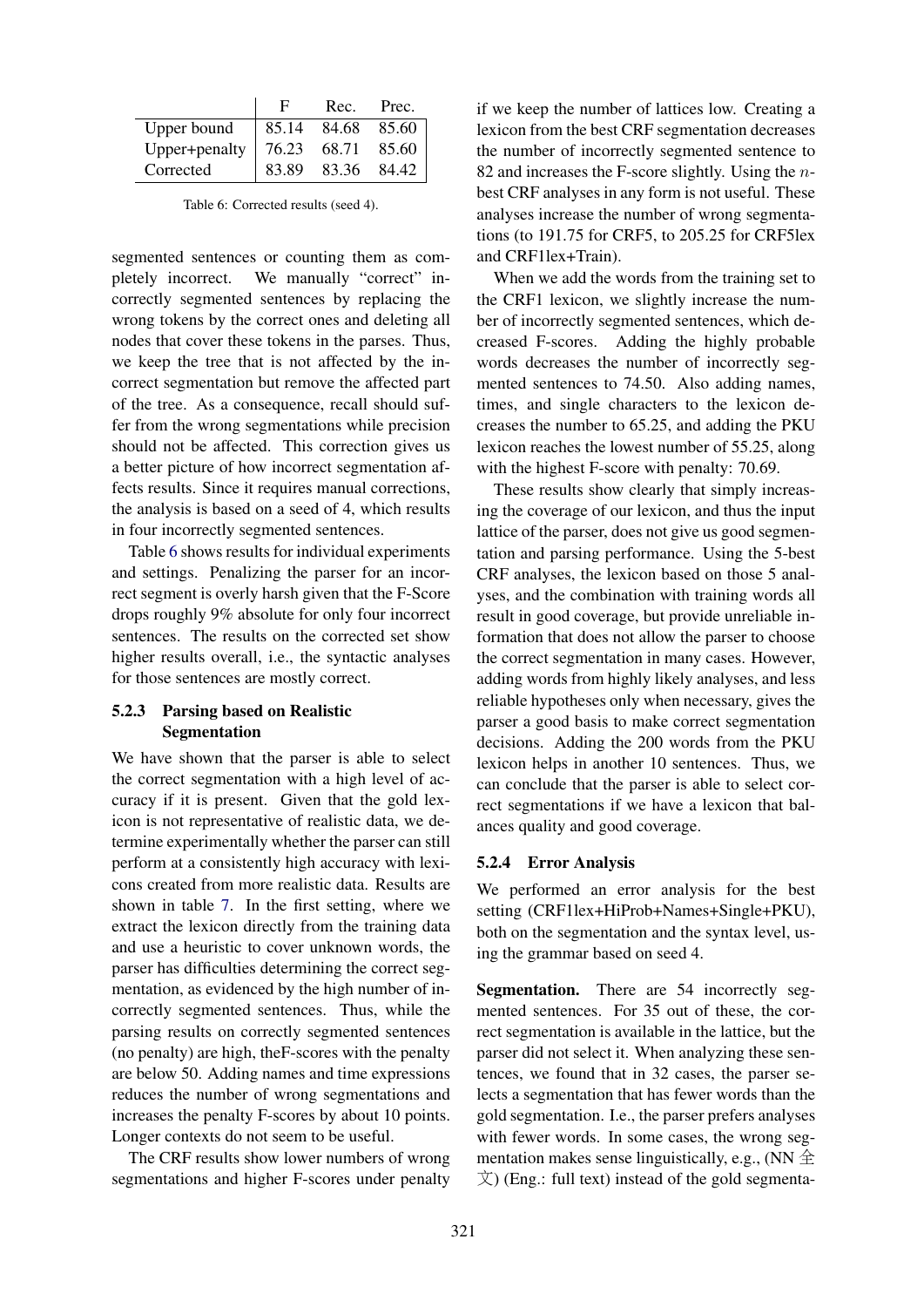| Setting                         |            | No penalty |       |       | With penalty |       |       |
|---------------------------------|------------|------------|-------|-------|--------------|-------|-------|
|                                 | Wrong seg. | F          | Rec.  | Prec. | F            | Rec.  | Prec. |
| Train1                          | 172.25     | 88.41      | 87.80 | 89.04 | 47.23        | 32.14 | 89.04 |
| Train2                          | 163.25     | 88.17      | 87.65 | 88.70 | 49.30        | 34.14 | 88.70 |
| Train6                          | 168.50     | 88.58      | 88.01 | 89.17 | 48.02        | 32.87 | 89.17 |
| Train1+Name                     | 117.25     | 87.87      | 87.56 | 88.18 | 57.68        | 42.87 | 88.18 |
| Train2+Name                     | 109.25     | 87.63      | 87.34 | 87.91 | 59.21        | 44.63 | 87.91 |
| Train6+Name                     | 116.25     | 87.90      | 87.61 | 88.19 | 57.91        | 43.12 | 88.19 |
| CRF1                            | 90.00      | 85.56      | 85.32 | 85.79 | 63.05        | 49.83 | 85.79 |
| CRF <sub>2</sub>                | 108.25     | 85.74      | 85.05 | 86.44 | 61.02        | 47.16 | 86.44 |
| CRF <sub>5</sub>                | 191.75     | 85.93      | 85.32 | 86.53 | 41.48        | 27.28 | 86.53 |
| CRF1lex                         | 82.00      | 85.95      | 85.69 | 86.21 | 65.21        | 52.44 | 86.21 |
| CRF2lex                         | 110.00     | 85.64      | 84.90 | 86.40 | 60.59        | 46.66 | 86.40 |
| CRF5lex                         | 205.25     | 86.38      | 85.75 | 87.01 | 35.56        | 22.34 | 87.01 |
| CRF1lex+Train                   | 86.50      | 86.25      | 85.87 | 86.63 | 64.63        | 51.54 | 86.63 |
| CRF2lex+Train                   | 117.25     | 85.66      | 84.91 | 86.42 | 58.73        | 44.48 | 86.42 |
| CRF5lex+Train                   | 205.25     | 86.38      | 85.75 | 87.01 | 35.56        | 22.34 | 87.01 |
| CRF1lex+HiProb                  | 74.50      | 85.84      | 85.55 | 86.13 | 66.51        | 54.17 | 86.13 |
| CRF1lex+HiProb+Names+Single     | 65.25      | 85.63      | 85.36 | 85.91 | 68.58        | 57.07 | 85.91 |
| CRF1lex+HiProb+Names+Single+PKU | 55.25      | 85.73      | 85.24 | 86.23 | 70.69        | 59.90 | 86.23 |

Table 7: Parsing results for the different input lattices.

| Error type                  | Count |  |
|-----------------------------|-------|--|
| $NP \rightarrow NP$         | 20    |  |
| non-NP $\rightarrow$ NP     | 20    |  |
| $non-NP \rightarrow non-NP$ | 10    |  |
| $NP \rightarrow non-NP$     | 15    |  |

Table 8: Top phrase errors in the best performing setting (CRF1lex+HiProb+Names+Single+PKU).

tion (DP (DT 全))(NP (NN 文)), or (NP (NN 交流 会)) (Eng.: a meeting to exchange ideas) instead of (NN 交流) (NN 会).

Syntax. An analysis of the parses based on the upper bound lexicon shows that the most common mistakes made on the 344 correctly segmented sentences consists of frequently overgenerated nouns (NN), leading to NP-rich analyses. The same pattern can be found in the correctly segmented sentences from the best setting (CRF1lex+HiProb+Names+Single+PKU). The distribution of parsing errors is shown in table 8. The analysis shows that we have 20 errors of non-NP phrases becoming NPs. For example, a VV retagged as NN causes a VP to become an NP. We also find 20 cases where the parsed NP has the wrong structure.

# 6 Conclusion & Future Work

We have shown that a pipeline approach to Chinese parsing is feasible and beneficial, but it requires a carefully selected lexicon to guide the parser to make reliable segmentation choices. While lattices from a CRF segmenter with stateof-the-art performance do not allow the parser to select good segmentations, using a lexicon carefully extracted from the  $n$ -best CRF analyses gives the parser a good basis. The parser successfully selects the correct segmentation when given the option. The best performing lexicon consists of the 1-best CRF analyses, along with highly probable other analyses, names, dates, and words from the PKU corpus. A lexicon extracted from the CRF analyses has a higher coverage than using the corresponding analyses directly, but analyses beyond the best analysis have a detrimental effect on parsing, as the parser is biased towards its internal POS tag preferences, which may not correspond to the most probable segmentation.

We plan to extend our approach of creating individual lexicons per long sentence into a more general approach where the lexicon for each sentence is determined on an individual basis. We will also investigate the interaction of segmentation and parsing when grammatical functions are present. Preliminary experiments show that they can help resolve segmentation and POS tagging ambiguities, thus also increasing parsing accuracy.

#### Acknowledgments

H. Hu is funded by the China Scholarship Council.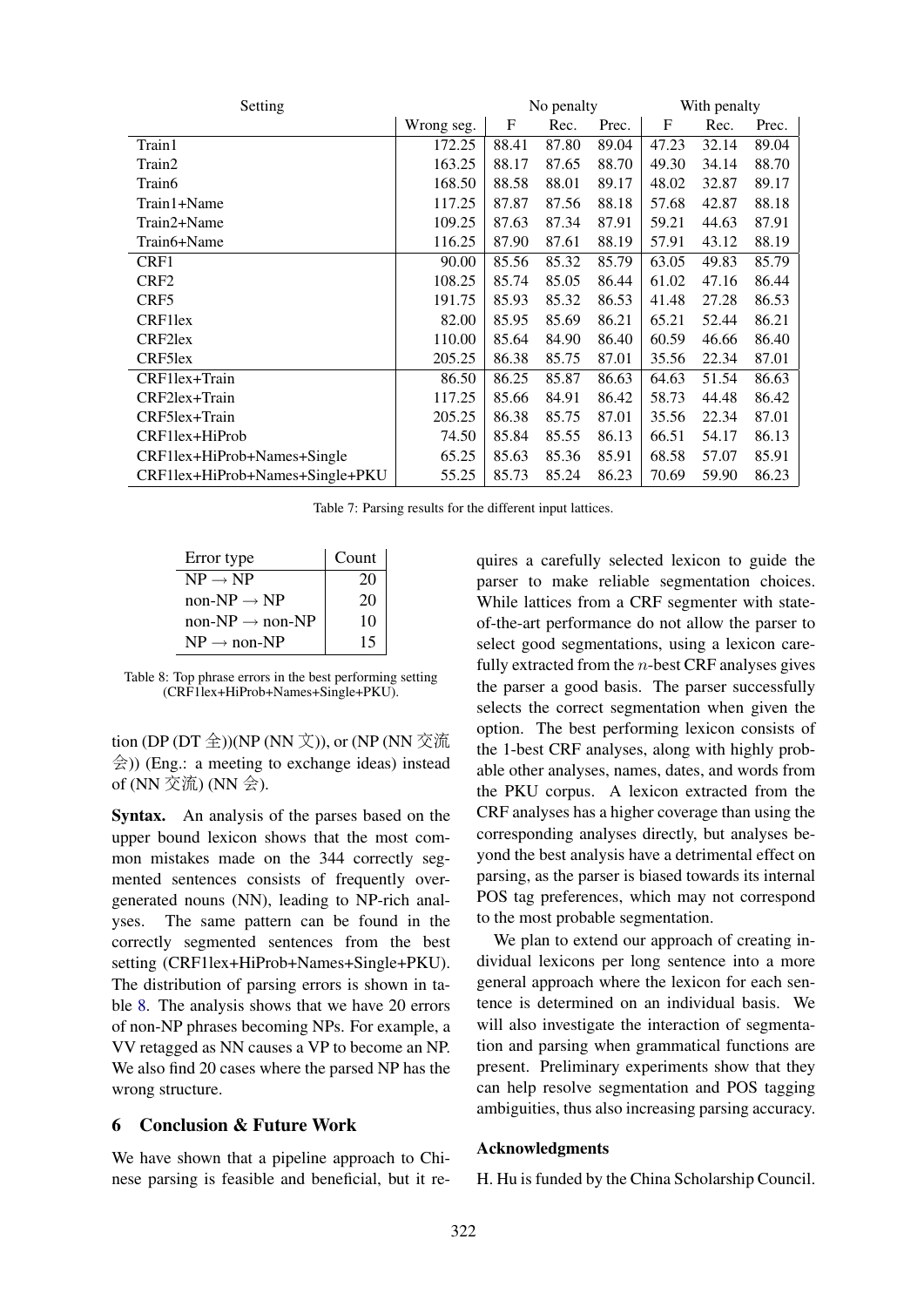#### References

- Shu Cai, David Chiang, and Yoav Goldberg. 2011. Language-independent parsing with empty elements. In *Proceedings of the 49th Annual Meeting of the Association for Computational Linguistics: Human Language Technologies*. Portland, Oregon, pages 212–216.
- Jean-Cédric Chappelier, Martin Rajman, Ramon Aragües, and Antoine Rozenknop. 1999. Lattice parsing for speech recognition. In *Sixth Conference sur le Traitement Automatique du Langage Naturel (TANL'99)*. Cargèse, France, pages 95–104.
- Shay Cohen and Noah Smith. 2007. Joint morphological and syntactic disambiguation. In *Proceedings of the 2007 Joint Conference on Empirical Methods in Natural Language Processing and Computational Natural Language Learning*. Prague, Czech Republic, pages 208–217.
- Thomas Emerson. 2005. The second international Chinese word segmentation bakeoff. In *Proceedings of the Fourth SIGHAN Workshop on Chinese Language Processing*. pages 123–133.
- Martin Forst and Ji Fang. 2009. TBL-improved nondeterministic segmentation and POS tagging for a Chinese parser. In *Proceedings of the 12th Conference of the European Chapter of the Association for Computational Linguistics*. pages 264–272.
- Yoav Goldberg and Michael Elhadad. 2011. Joint Hebrew segmentation and parsing using a PCFG-LA lattice parser. In *Proceedings of the 49th Annual Meeting of the Association for Computational Linguistics: Human Language Technologies*. Portland, Oregon, pages 704–709.
- Yoav Goldberg and Reut Tsarfaty. 2008. A single generative model for joint morphological segmentation and syntactic parsing. In *46th Annual Meeting of the Association for Computational Linguistics: Human Language Technologies*. Columbus, Ohio, pages 371–379.
- Spence Green and Christopher Manning. 2010. Better Arabic parsing: Baselines, evaluations, and analysis. In *Proceedings of the 23rd International Conference on Computational Linguistics*. Beijing, China, pages 394–402.
- Mary Harper and Zhongqiang Huang. 2011. Chinese statistical parsing. In Joseph Olive, Caitlin Christianson, and John McCary, editors, *Handbook of Natural Language Processing and Machine Translation*, Springer Publishing Company.
- Wenbin Jiang, Liang Huang, and Qun Liu. 2009. Automatic adaptation of annotation standards: Chinese word segmentation and POS tagging: A case study. In *Proceedings of the Joint Conference of the 47th Annual Meeting of the ACL and the 4th International Joint Conference on Natural Language Processing of the AFNLP*. Singapore, pages 522–530.
- Jonathan K. Kummerfeld, Daniel Tse, James R. Curran, and Dan Klein. 2013. An empirical examination of challenges in Chinese parsing. In *Proceedings of the 51st Annual Meeting of the Association for Computational Linguistics*. Sofia, Bulgaria, pages 98– 103.
- Gina-Anne Levow. 2006. The third international Chinese language processing bakeoff: Word segmentation and named entity recognition. In *Proceedings of the Fifth SIGHAN Workshop on Chinese Language Processing*. Sydney, Australia, pages 108– 117.
- Takuya Matsuzaki, Yusuke Miyao, and Jun'ichi Tsujii. 2005. Probabilistic CFG with latent annotations. In *Proceedings of the 43rd Annual Meeting on Association for Computational Linguistics*. Ann Arbor, Michigan, pages 75–82.
- Hwee Tou Ng and Jin Kiat Low. 2004. Chinese partof-speech tagging: One-at-a-time or all-at-once? Word-based or character-based? In *Proceedings of the Conference on Empirical Methods in Natural Language Processing*. Barcelona, Spain, pages 277–284.
- Slav Petrov, Leon Barrett, Romain Thibaux, and Dan Klein. 2006. Learning accurate, compact, and interpretable tree annotation. In *Proceedings of the 21st International Conference on Computational Linguistics and the 44th Annual Meeting of the Association for Computational Linguistics*. Sydney, Australia, pages 433–440.
- Slav Petrov and Dan Klein. 2007. Learning and inference for hierarchically split PCFGs. In *Proceedings of the National Conference on Artificial Intelligence*. Vancouver, Canada, pages 1663–1666.
- Xian Qian and Yang Liu. 2012. Joint Chinese word segmentation, POS tagging and parsing. In *Proceedings of the 2012 Joint Conference on Empirical Methods in Natural Language Processing and Computational Natural Language Learning*. Jeju Island, Korea, pages 501–511.
- Djamé Seddah, Reut Tsarfaty, Sandra Kübler, Marie Candito, Jinho D. Choi, Richárd Farkas, Jennifer Foster, Iakes Goenaga, Koldo Gojenola Galletebeitia, Yoav Goldberg, Spence Green, Nizar Habash, Marco Kuhlmann, Wolfgang Maier, Joakim Nivre, Adam Przepiorkowski, Ryan Roth, Wolfgang ´ Seeker, Yannick Versley, Veronika Vincze, Marcin Woliński, Alina Wróblewska, and Eric Villemonte de la Clergerie. 2013. Overview of the SPMRL 2013 shared task: A cross-framework evaluation of parsing morphologically rich languages. In *Proceedings of the Fourth Workshop on Statistical Parsing of Morphologically-Rich Languages*. Seattle, Washington, pages 146–182.
- Satoshi Sekine and Michael Collins. 1997. Evalb bracket scoring program. http://nlp.cs. nyu.edu/evalb/.